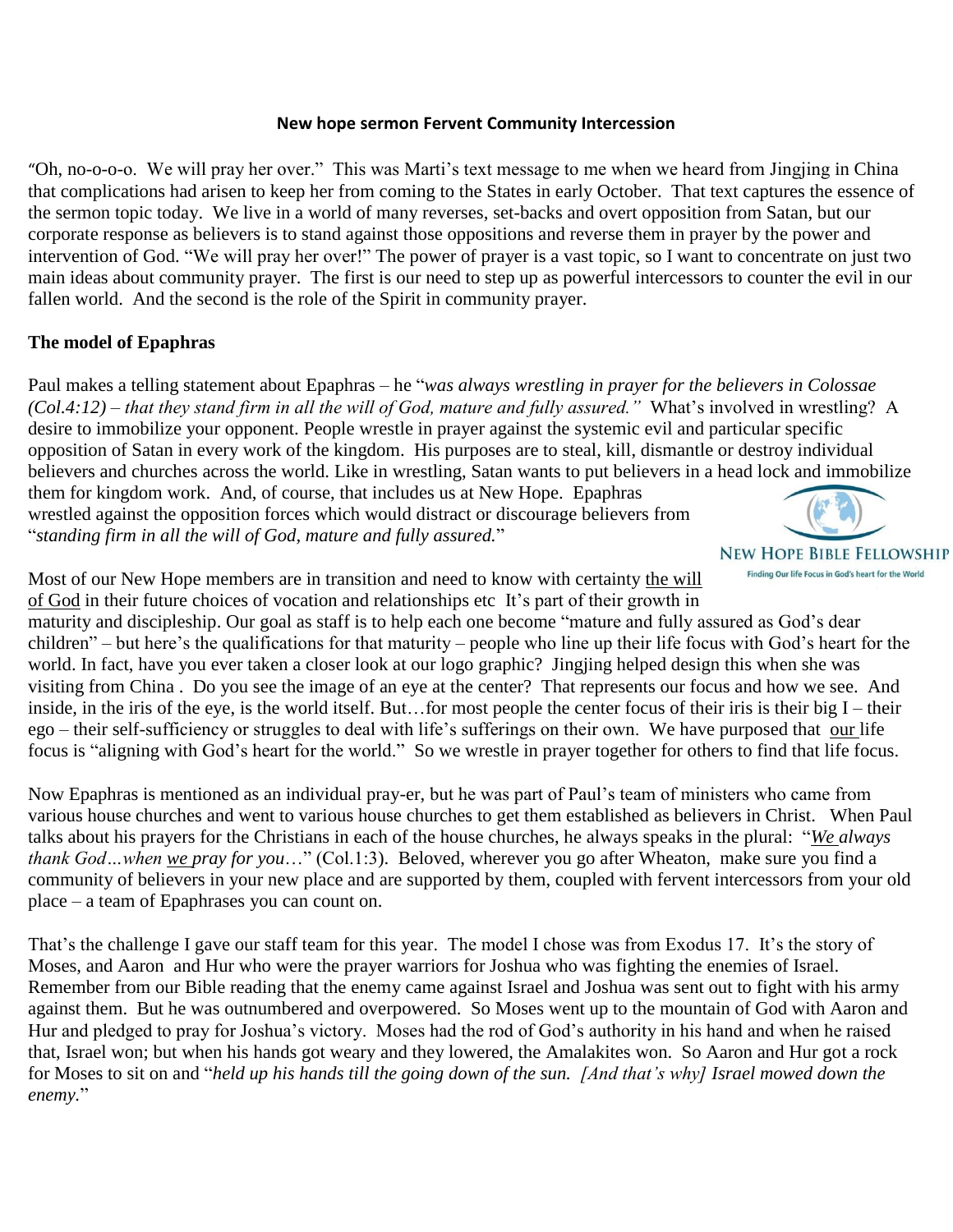Who are your Aarons and Hurs? Are you the Joshua, needing that support in a kingdom endeavor God has put before you? Or are you to be a team player for another who has the calling to take back a stronghold of Satan – whether in your family or your nation or the world? We call this type of prayer Prayer Warfare." It is the form of intercession that deliberately engages with the enemy to free God's people and prays believing the enemy will fall and the victory will be won in Jesus's name. Fervent intercessory prayer that engages the enemy is not just an individual effort. It is a team effort. When we pray together in Jesus' name, (Mt. 18), holding up Christ's authority won on the cross, we can defeat the enemy. (Rev. 12:12). But like wrestling, it takes energy, drive, focus and willingness to stay engaged until the enemy falls. It is costly.

## **The Power of a Predator**

We must not minimize the significance of this, beloved. Satan and his forces are stronger, much stronger, than any of us individually. BUT Jesus has defeated him and Satan must flee when together we resist him in Jesus' name, with the word of scripture as our sword and the blood of the Lamb as our covering Rev. 12:11.

The Apostle Peter says "*Your enemy the devil prowls around like a roaring lion looking for someone to devour. Resist him, standing firm in the faith, because you know that your brothers throughout the world are undergoing the same kind of sufferings.*" That's a mandate from personal experience. I think Peter might not have fallen in denial, if he had not been proud of his standing among the apostles and had had another with him at that fireside – another disciple who could have bolstered him and acknowledged that yes, they were both disciples of that Galilean and He had changed their lives. We can fall under pressure if we are facing that pressure alone because then we are vulnerable to the lies and assaults of the enemy.

This is a life principle seen in the wild. Animal predators always try to separate an animal they want to kill from the herd. They look for the weak or the young or those who have wandered away from the herd and then separate them further and begin to run that one down until it is exhausted and the predators can pounce and easily kill it. If we become isolated from the church community, we will be equally vulnerable to the deceits, the assaults and the distortions of the enemy. We NEED the protection of other believers, beloved, make no mistake about it. That's principle one on community prayer.

## **Stories of God's answers in our community**

To encourage us, I wanted us to go back and think of what has God done in the last month or year or more in answer

to prayer. Starting in the present and moving backward: Bing's father was granted a visa in China and just arrived here to support the family on Friday. Here he is right before our worship service with Nathaniel. Emmie's Singapore courses were accepted for credit (although it took 2 years!). Evan's R1 religious visa granted – likely one of the first examples of a small house church like ours that qualified for such salary and support; we received a gift of \$10,000 from a foundation last year because they believed in our global vision and purposeful international staff; both Sam and Bing joined our staff this fall so now our house church has 4 pastoral staff members for a congregation of about 25 members!; Guillermo's story – last summer – asking God for wisdom  $-$  cost to stay in Wheaton apartments  $=$  \$6,000 for the summer. A family, instead, offered their home for Guillermo and Sandy to house sit for June and July at NO COST. Then they moved in here in August. God's provision!

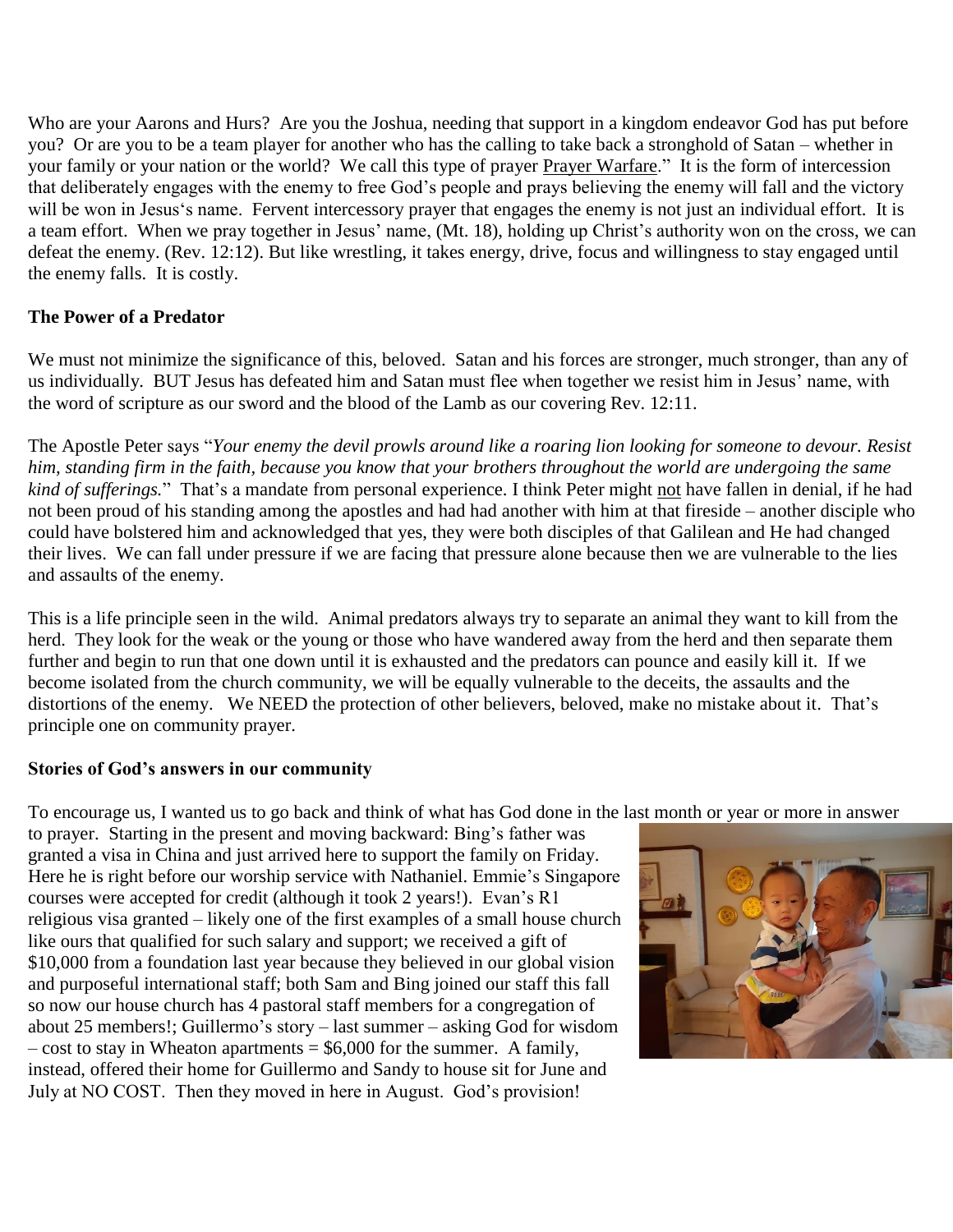And finally the Jingjing story. She became a Christian here 3 years ago and was planning to visit in October but there were complications at her work site. As Marti said, when she heard the news, "Oh nooooo. We will pray her here." Jingjing herself said, "God has the power. We will trust Him to do it." And here is the answer: As of Wed. this week her boss has just cleared her to come. He was the obstacle – with the requirement that she finish all her work for the next 2 1/2 weeks this coming week!! She will do that **as** we will pray God's stamina, wisdom and health so she arrives with peace and joy on Sat. Oct. 5. We are her only church and her deepest link with the Lord. As it says in James 5:16 "*the effective fervent prayer of a righteous person avails much.* Effective, fervent community prayer where every answer to prayer become God's story and he gets the glory.

Here are two more people we pray for in this community. Carmen and David Gunderson are in Niger West Africa,



teaching at a Christian school. Carmen was concerned for the girls' understanding of their bodies and feminine hygiene. Finally after months about praying about a way to bring this information to the girls, she was allowed by the headmaster to present her material at the retreat the school had organized for the girls before school starts Monday. She is also teaching this material in a 6 week class at the Hosanna church in Niamey where she and David attend. Pray that this material will help the girls become better stewards of their bodies and help prevent the rape and sexual abuse they receive in their villages. We also want to be praying for Dennis Kilama and the new church his church in town is starting in one of the large refugee camps close-by. He has

asked us to pray for the pastor they are equipping for that ministry, for the core team that is developing for the ministry, for a structure they can build in which to shelter the church and for many to come to faith in Christ. He will write me as these prayers are answered one by one.

The second principle of community prayer is **Effective Prayer Comes from the Promptings of the Spirit.** See if you can recognize the role of the Spirit in the following story.

"It was a phone call one never wants to get. A friend called from Ohio to say that our mutual friend, Debbie, was dying of leukemia and was at a cancer center in Seattle. Later, Debbie's husband called, telling me that Debbie had slipped into a coma. The doctors had given her two to three days to live. Debbie's two adult children had flown in to say their good-byes. He invited me to come and pray.

I admit that this was a huge stretch for my faith. But I asked a friend to go with me, and we set out for Seattle. As we drove, John 14:12–14 ran through my mind: "*I tell you the truth, anyone who has faith in me will do what I have been doing. He will do even greater things than these, because I am going to the Father. And I will do whatever you ask in my name, so that the Son may bring glory to the Father. You may ask me for anything in my name, and I will do it."* Now was my chance to prove that I really believed those verses. Could we really do the things Jesus did? Would he really do the things we asked in his name?

At the hospital, we introduced ourselves to Debbie's family and then approached her bed. I silently asked the Lord what to pray. Luke's account of Jesus rebuking a fever came to mind (4:38–39). Debbie, however, was a sad sight. By all outward appearances, what  $\overline{I}$  was about to pray seemed impossible. Nevertheless, I prayed, "Lord, I come to you based on the authority and power you have given me because of Jesus. Jesus, you said we would do even greater things because of your power in us. You told me in John 15 that *if I abide in you and your words abide in me, I can ask anything and it will be granted.* So, right now, in the name and authority of Jesus in me, I rebuke the cancer and death. In Jesus' name, I pronounce healing and abundant life."

My prayer was simple, based on Scripture, and spoken in faith and in the authority of Jesus' name. Nothing happened at the moment, though, so my friend and I said good-bye. Debbie continued to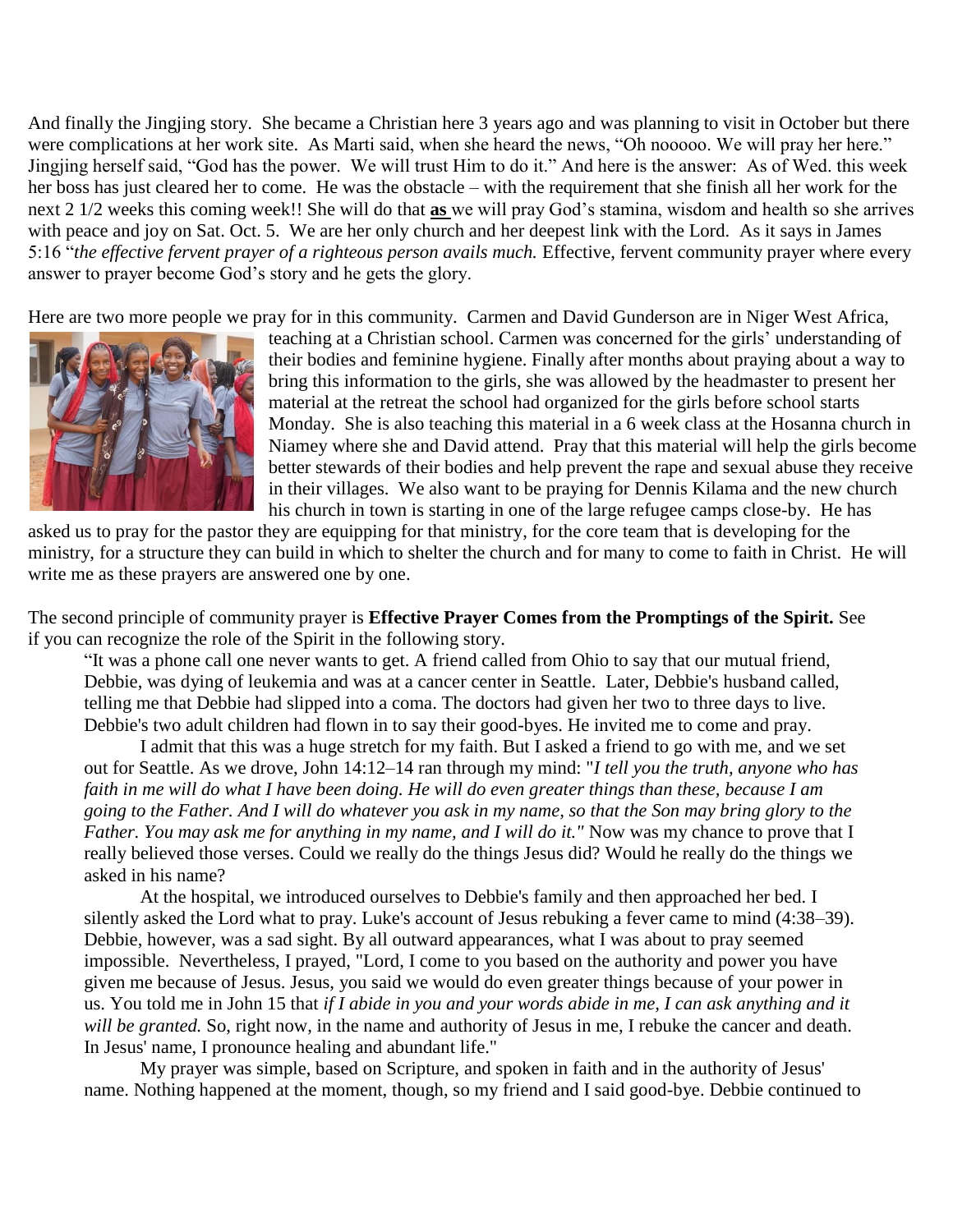be on my mind, but I also knew the Lord had heard my prayer. It was all in his hands. A week later, my phone rang. It was Debbie. She had awoken from her coma and asked the medical team to unhook her life support! She had heard that I had visited her several days before and had prayed for her. "Would you please come back?" she asked. So the next day, I drove back to Seattle to see with my own eyes what the Lord had done. What an amazing time that was. Debbie—alert and smiling—told me the story. For three days after we prayed for her, while still in a coma, she sensed that an angel was standing by her bed. On the third day she woke up and knew in her heart that the Lord had completely healed her. The doctors' tests showed no sign of any cancer whatsoever. We rejoiced!

We were then able to share the gospel with her family. As a result of Debbie's healing, her son and his wife received Christ and are now joyfully serving him. And, to this day four years later, no cancer has returned. (*This account is confirmed by Mike Riches, senior pastor of Clover Creek Bible Fellowship, Tacoma, Washington. Cindy Riches, reprinted with permission from Pray! magazine (January/February 2006), pg. 24)*

I see several principles in this story that relate to powerful intercession. First, the urgent request to pray for Debbie that required the sacrifice of Cindy's trip to Seattle with another friend. She combined prayer with action. Second, the Spirit brought a scripture story to mind – which became the basis for their prayers of faith. Third, Cindy and her friend persevered even though Debby was apparently on the verse of death. It seemed like an impossible situation. But, fourth, they combined scripture (the word of their testimony) with the authority in Jesus' name granted to believers who abide in Christ. Fifth, though no visible results seemed evident, Cindy and her friend rested in the confidence that God had heard and returned home. And sixth, Debbie's total healing was corroborated by both the doctors and subsequent medical tests. All cancer had disappeared and has remained gone 4 year later.

**This is principle two***.* There is power in our prayer when we are praying as the Spirit leads us. The Spirit is the One who brought the scripture verse that Cindy's authority rested on. So they obeyed, used that verse as their authority and go-ahead, and prayed in faith. *We overcome Satan by the blood of the Lamb and the word of our testimony."Rev. 12:11.*

Matthew 18:19-20 is a key to **this second aspect of community prayer – the role of the Spirit in directing us in how to pray together**. When we meet together to pray, according to Mt. 18, Jesus is in the midst and He will teach us HOW to pray. Then when we agree together on what the Spirit leads, and we pray accordingly, the answer from God's heart will be there. This is the role of being warrior intercessors for God. Rees Howells, a famous intercessor from 200 years ago, says "Intercessory prayer means becoming responsible for a particular situation, individual or group, as the Holy Spirit gives a burden, and continuing to carry that burden until it is lifted (Rom.8:26-27), A Life of Intercession.

Think of this in the story of the church in Acts 12 when Peter was in prison, awaiting certain execution. Acts 12:5 "While Peter was in prison "constant prayer was offered to God for him by the church." As a result: His chains fell off, the guards were put to sleep, an angel appeared and guided Peter step by step, the iron gates of the prison doors opened and Peter walked through those open gates and was free. "God wants to do miracles among us but too often we either don't pray for them or don't believe they can happen, or when they do happen we have trouble believing it. " (Stormie Omartian, Prayer Warrior, p.166)

So to encourage us, I want to share how the Spirit directed our prayer focus in this church. Sandy and I are working on organizing my office, and as I was sorting my papers, I found this story of the origin of our